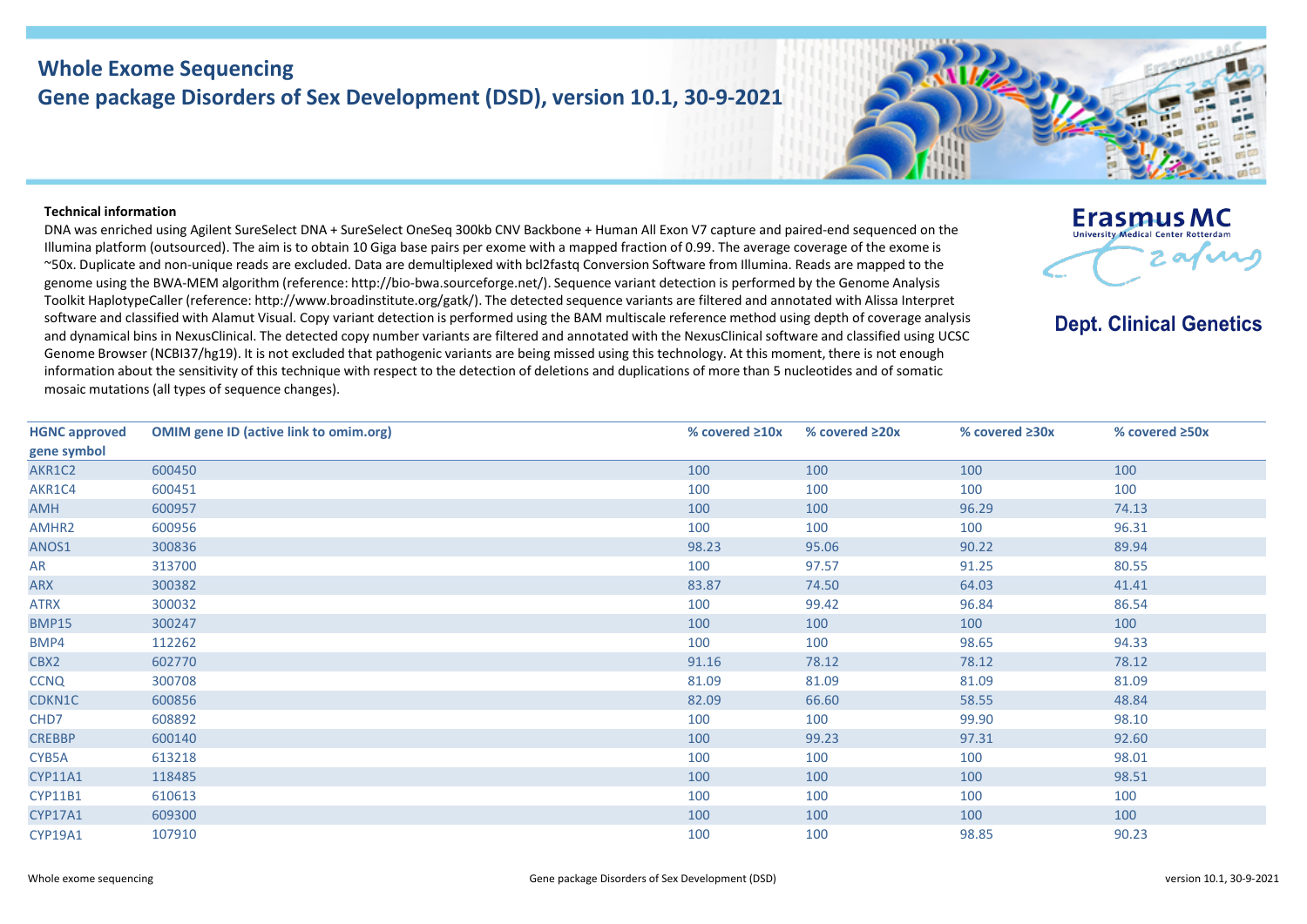| <b>HGNC approved</b> | <b>OMIM gene ID (active link to omim.org)</b> | % covered ≥10x | % covered ≥20x | % covered ≥30x | % covered ≥50x |
|----------------------|-----------------------------------------------|----------------|----------------|----------------|----------------|
| gene symbol          |                                               |                |                |                |                |
| <b>CYP21A2</b>       | 613815                                        | 100            | 99.50          | 90.50          | 77.15          |
| <b>DAZL</b>          | 601486                                        | 93.00          | 86.01          | 84.42          | 71.72          |
| DHCR7                | 602858                                        | 100            | 100            | 100            | 96.13          |
| <b>DHH</b>           | 605423                                        | 100            | 100            | 100            | 98.56          |
| DHX37                | 617362                                        | 100            | 98.88          | 94.55          | 79.63          |
| DMRT1                | 602424                                        | 100            | 100            | 100            | 100            |
| DMRT2                | 604935                                        | 100            | 99.05          | 88.14          | 51.63          |
| DUSP6                | 602748                                        | 100            | 100            | 100            | 100            |
| ESR1                 | 133430                                        | 100            | 100            | 100            | 96.59          |
| ESR <sub>2</sub>     | 601663                                        | 100            | 100            | 100            | 99.89          |
| FEZF1                | 613301                                        | 100            | 100            | 100            | 100            |
| FGF17                | 603725                                        | 100            | 100            | 100            | 95.52          |
| FGF8                 | 600483                                        | 93.90          | 87.44          | 87.21          | 69.01          |
| FGFR1                | 136350                                        | 100            | 100            | 100            | 98.89          |
| FGFR2                | 176943                                        | 100            | 100            | 99.89          | 98.47          |
| FOXL <sub>2</sub>    | 605597                                        | 100            | 95.30          | 90.20          | 76.57          |
| <b>FSHB</b>          | 136530                                        | 100            | 100            | 100            | 100            |
| <b>FSHR</b>          | 136435                                        | 100            | 100            | 100            | 100            |
| GATA4                | 600576                                        | 100            | 100            | 100            | 94.62          |
| GNRH1                | 152760                                        | 100            | 100            | 100            | 100            |
| <b>GNRHR</b>         | 138850                                        | 100            | 100            | 100            | 100            |
| HDAC8                | 300269                                        | 100            | 100            | 98.92          | 85.02          |
| HFM1                 | 615684                                        | 96.86          | 94.57          | 90.98          | 77.16          |
| HOXA13               | 142959                                        | 83.39          | 77.70          | 73.96          | 67.07          |
| <b>HS6ST1</b>        | 604846                                        | 100            | 100            | 100            | 97.64          |
| <b>HSD17B3</b>       | 605573                                        | 100            | 100            | 100            | 100            |
| HSD3B2               | 613890                                        | 100            | 100            | 100            | 100            |
| IL17RD               | 606807                                        | 100            | 100            | 100            | 99.15          |
| INSL3                | 146738                                        | 100            | 100            | 97.55          | 78.34          |
| KISS1                | 603286                                        | 100            | 100            | 98.35          | 64.87          |
| <b>LHB</b>           | 152780                                        | 100            | 100            | 100            | 90.68          |
| <b>LHCGR</b>         | 152790                                        | 100            | 100            | 99.31          | 94.69          |
| MAMLD1               | 300120                                        | 100            | 100            | 100            | 98.73          |
| MAP3K1               | 600982                                        | 100            | 97.09          | 93.73          | 88.30          |
| MCM8                 | 608187                                        | 100            | 99.95          | 97.97          | 88.32          |
| MCM9                 | 610098                                        | 88.54          | 88.54          | 88.54          | 88.54          |
| MID1                 | 300552                                        | 100            | 100            | 100            | 95.23          |
| <b>MYRF</b>          | 608329                                        | 99.66          | 96.86          | 93.60          | 87.34          |
| NR0B1                | 300473                                        | 100            | 100            | 100            | 95.31          |
| NR <sub>2F2</sub>    | 107773                                        | 100            | 100            | 100            | 98.56          |
| NR5A1                | 184757                                        | 100            | 100            | 100            | 98.27          |